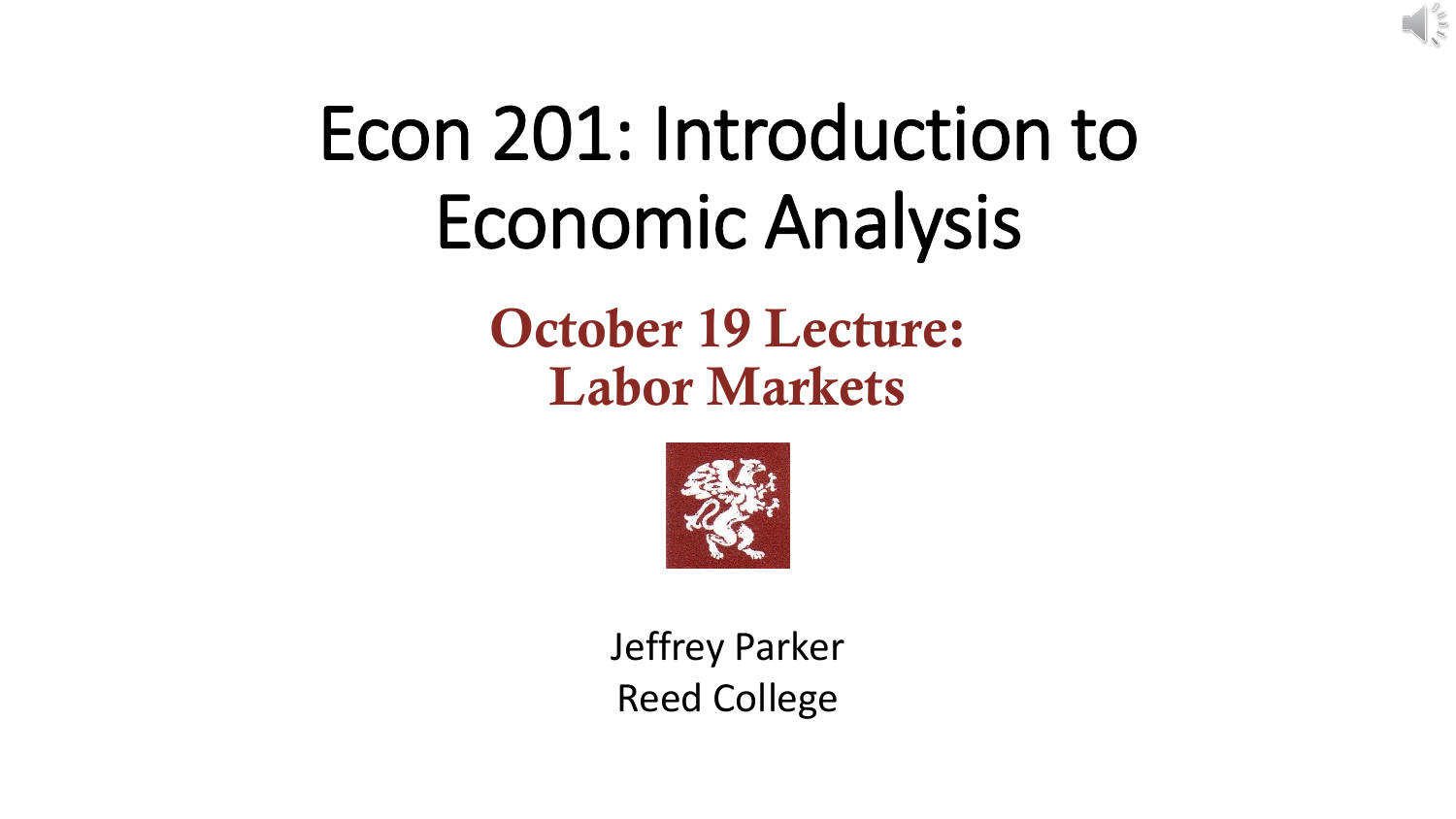

### Daily dose of The Far Side

### [www.thefarside.com](http://www.thefarside.com/)

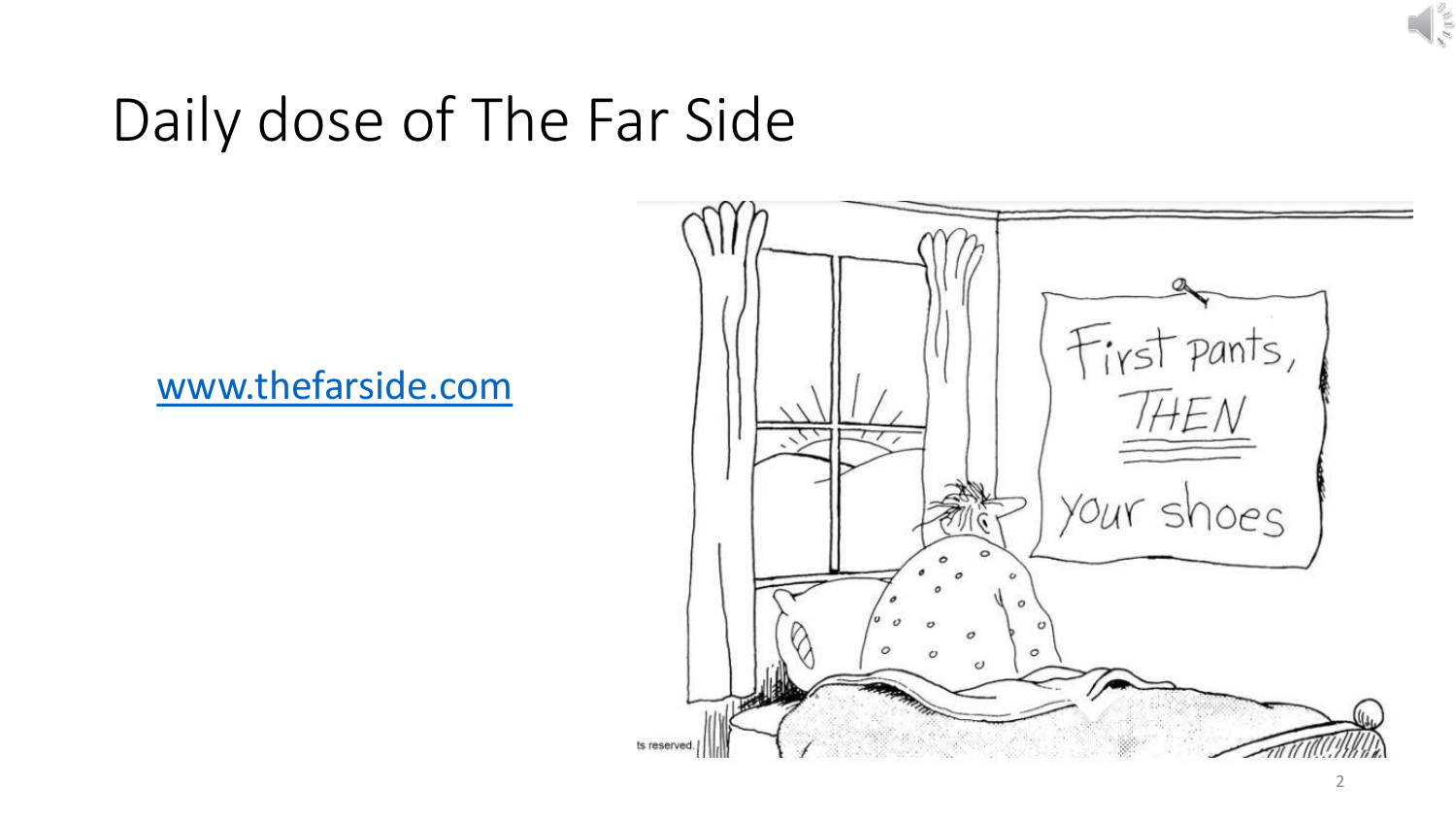## Preview of this class session

- Labor markets are an example of factor markets
- Labor is supplied by households trading off goods vs. leisure
- Labor is most heterogeneous possible good
	- Location, education, skills (human capital)
	- Preferences of workers matter
- Unions and collective bargaining on supply side
- Wage differentials among workers: Why?
- Efficiency wages and other tools to motivate workers
- Minimum-wage laws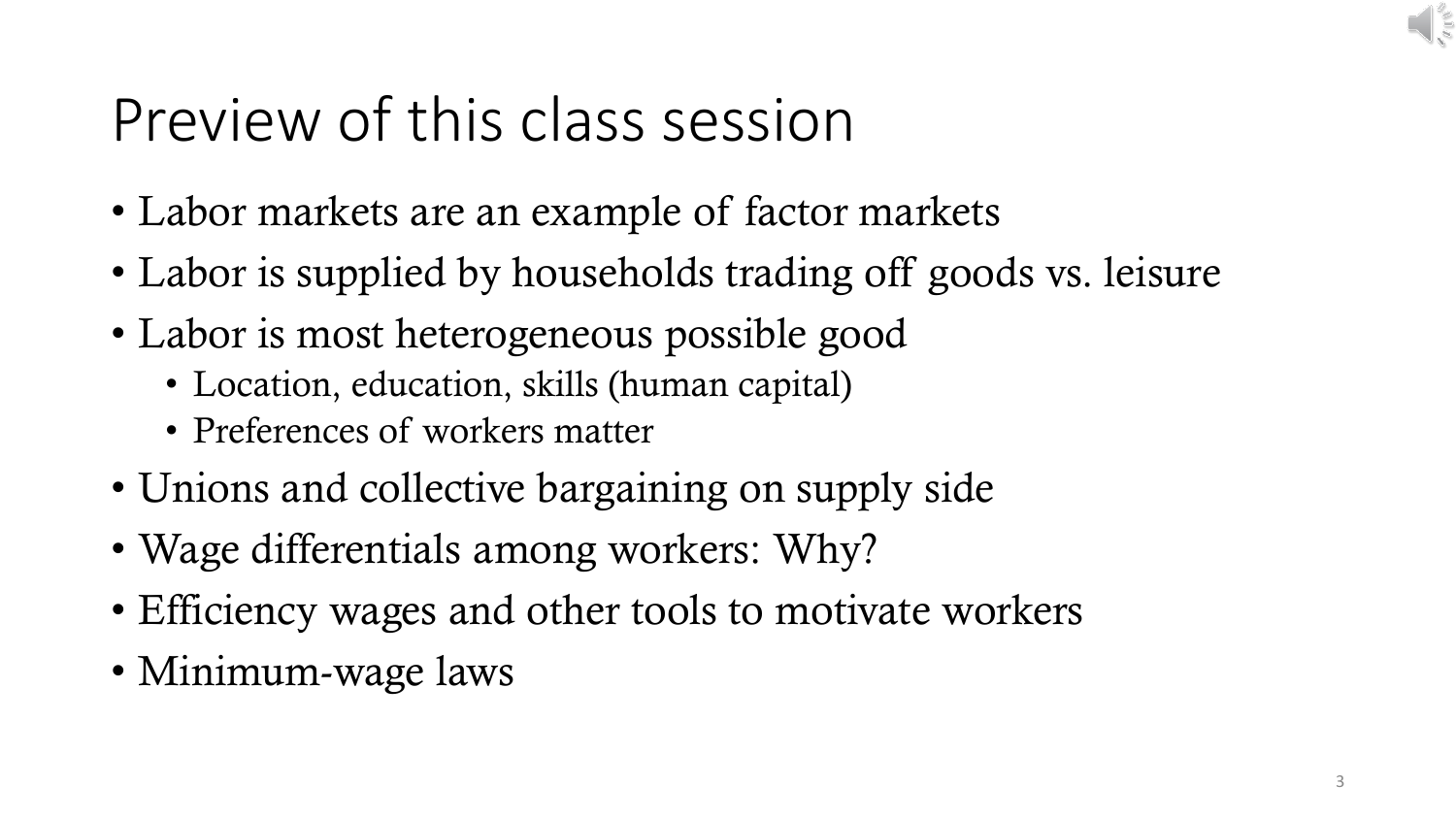# What makes labor markets different?

- **Suppliers of labor care** about how and where their services are used
	- Unlike capital, energy, materials inputs, consumer goods, etc.
	- Some jobs are less desirable that others due to working conditions, coworkers, location, etc.
- Labor has many **alternative uses** such as leisure activities
- Labor is uniquely **heterogeneous**
	- Every worker has unique skills, location, preferences, etc.
	- Every job setting offers unique location, needs, environment, etc.
- Can we even characterize the "labor market" as a market?
	- Vastly segmented, but segments might operate like markets
	- "Matching models" treat every worker and job as unique: bargaining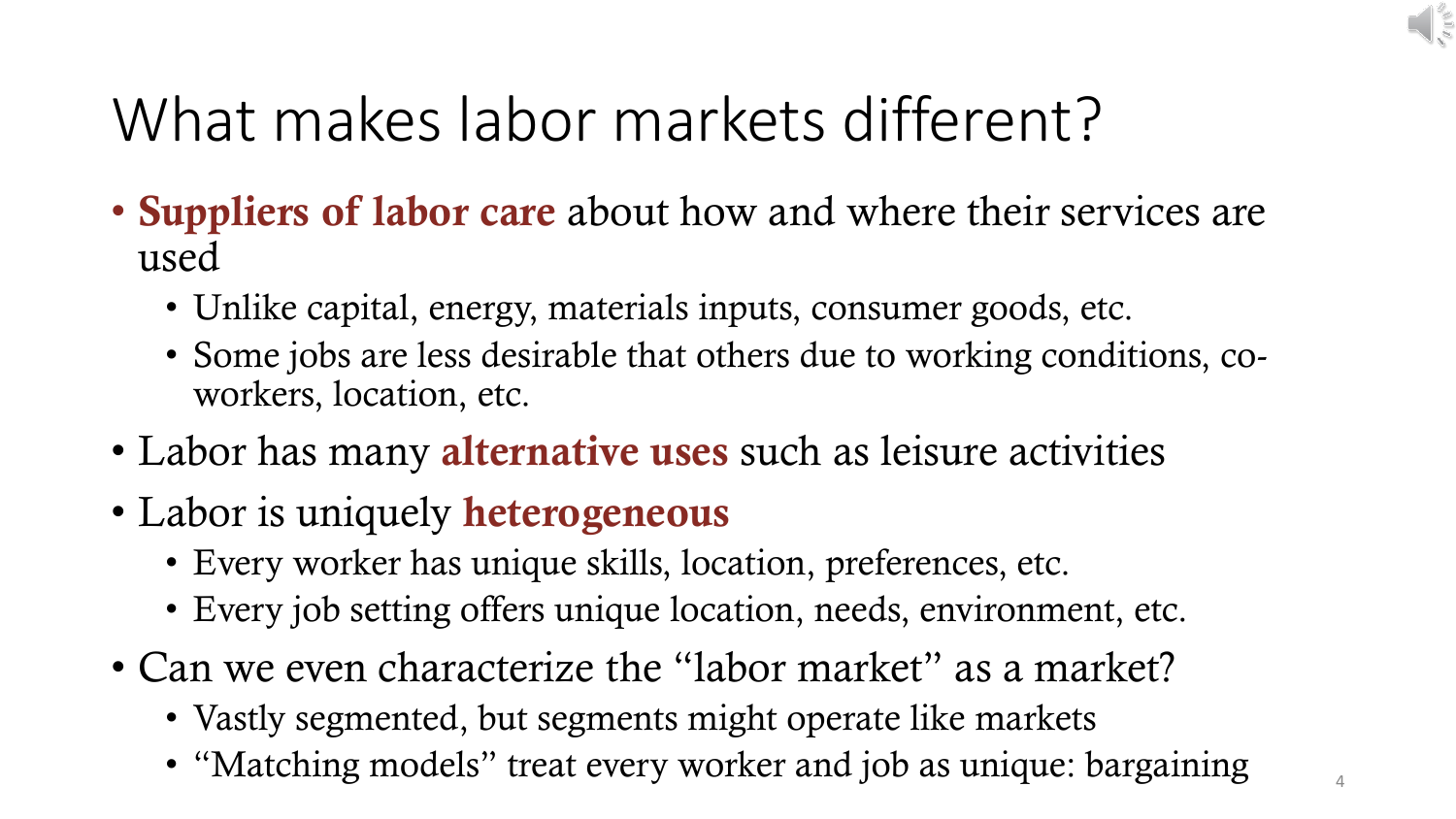# Basic model of individual labor supply

- As in Problem Set #3
- Workers trade off goods (income) vs. leisure to decide on optimal quantity of labor to supply
	- Indifference curves have usual shape
- **Slope of budget constraint** is the (negative of the) real wage
- **Intercept of budget constraint** is fixed by non-labor income  $+$  (24  $\times$ real wage): Maximum goods consumed with 24 hours of work

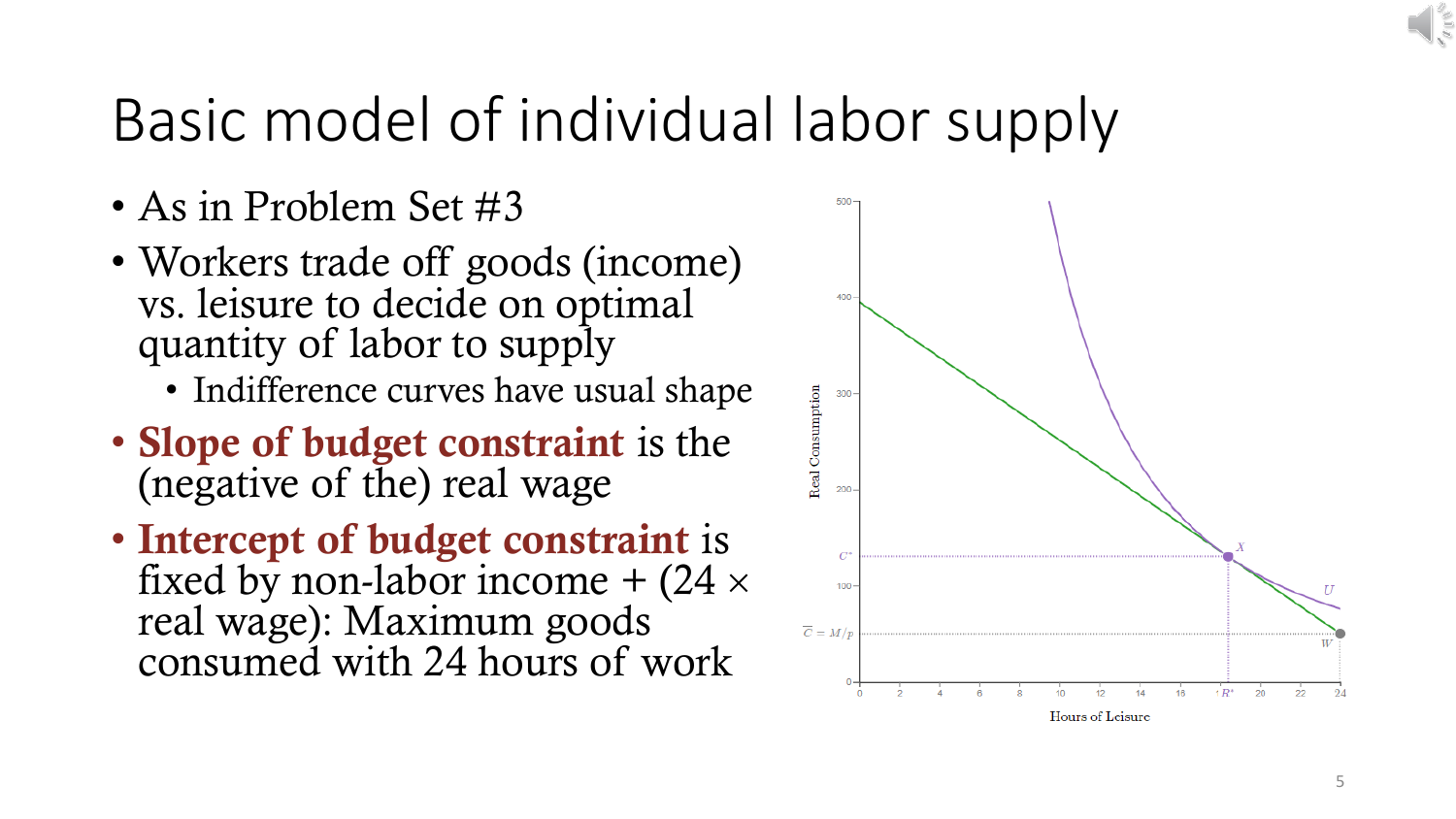# Substitution and income effects of wage change

- Wage increase steepens constraint with zero-hours position fixed
- **Substitution effect**: Move up indifference curve  $\rightarrow$  work more (*a*)  $\rightarrow$  *a'*)
- **Income effect**: Leisure is normal good, so higher wage  $\rightarrow$  higher budget constraint  $\rightarrow$  more leisure / work less  $(a' \rightarrow b)$
- Which dominates?
	- Substitution effect  $\rightarrow$  supply curve slopes upward
	- Income effect  $\rightarrow$  supply slopes down

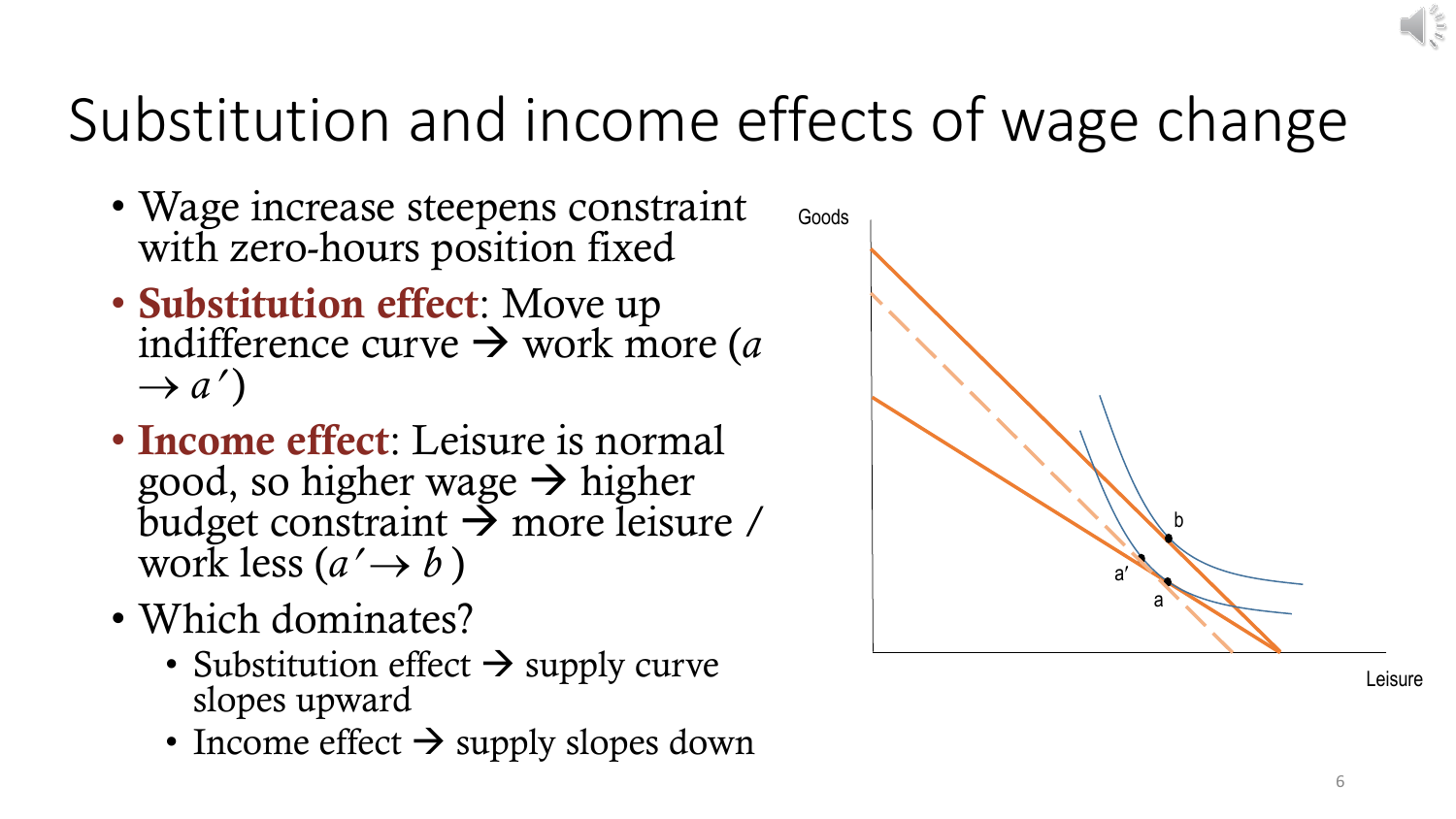### Temporary vs. permanent wage changes

- Can't do on two axes: combines tradeoff between leisure and goods with tradeoff between present and future
- **Temporary increase in wage**  $\rightarrow$  strong substitution effect
	- Substitute current work for future work as well as goods for leisure
	- Labor effort probably increases as substitution effect dominates (small) income effect
- **Permanent increase in wage**  $\rightarrow$  strong income effect
	- Enjoy higher wage income forever rather than just one period
	- Labor effort may decrease as strong income effect dominates substitution effect
	- Backward-bending labor supply curve?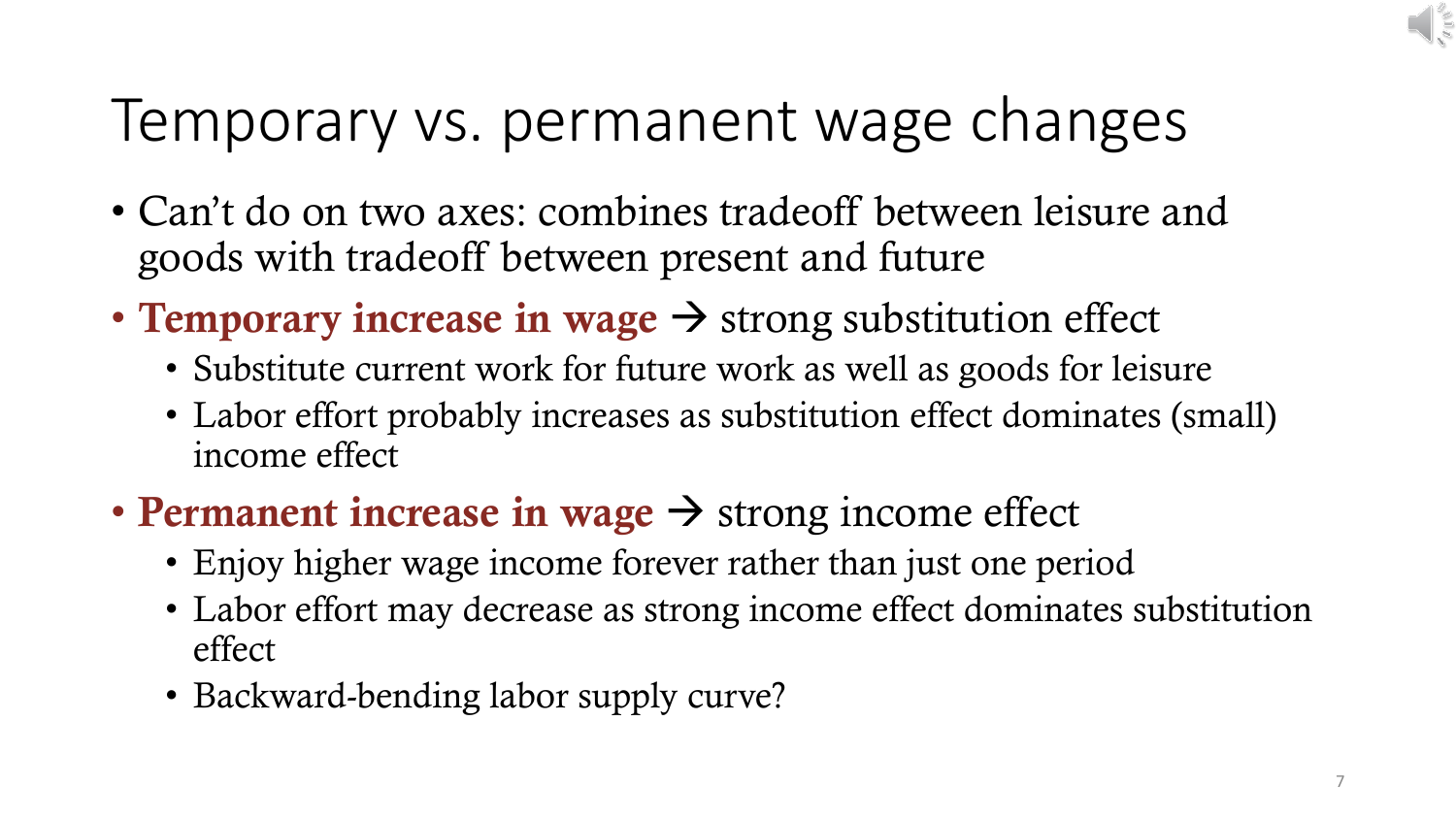# Why do many people work 40 hours?

- Employers do not offer continuous choice of hours
	- Discontinuity of choices makes budget constraint discontinuous
	- Many workers must conform to schedules of others
	- Someone must answer phones during business hours
	- Members of work teams must work at same times
	- Shift work: three 8-hour shifts in 24 hour day?
- Social conventions have effects
	- May be different in different countries and may change from one time to another
	- Four 6-hour shifts in a day? Four working days? Nurses now commonly work 12-hour shifts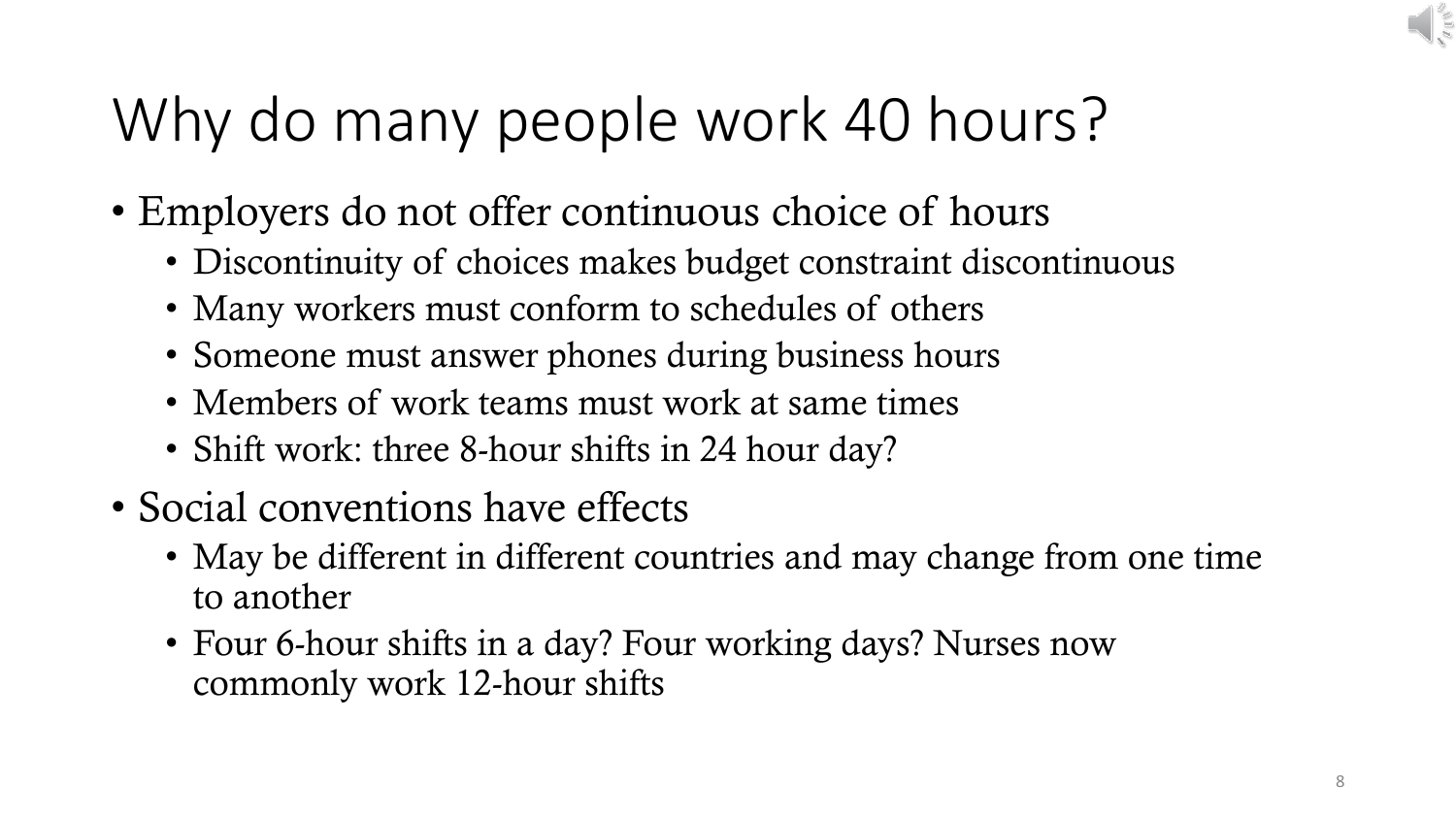

### Human capital

- Capital  $=$  durable asset that is accumulated through investment
- **Human capital** = acquired characteristics that increase productivity of individual workers
	- **Education**
	- Experience-based **skills** (formal or informal)
	- Good **health**
- Differences in human capital lead to **segmentation** in labor market: Non-competing groups
- In long run, workers can acquire human capital and move between segments
- Technological change makes some human capital more (or less) valuable states and the set of the set of the set of the set of the set of the set of the set of the set of the set of the set of the set of the set of the set of the set of the set of the set of the set of the set of the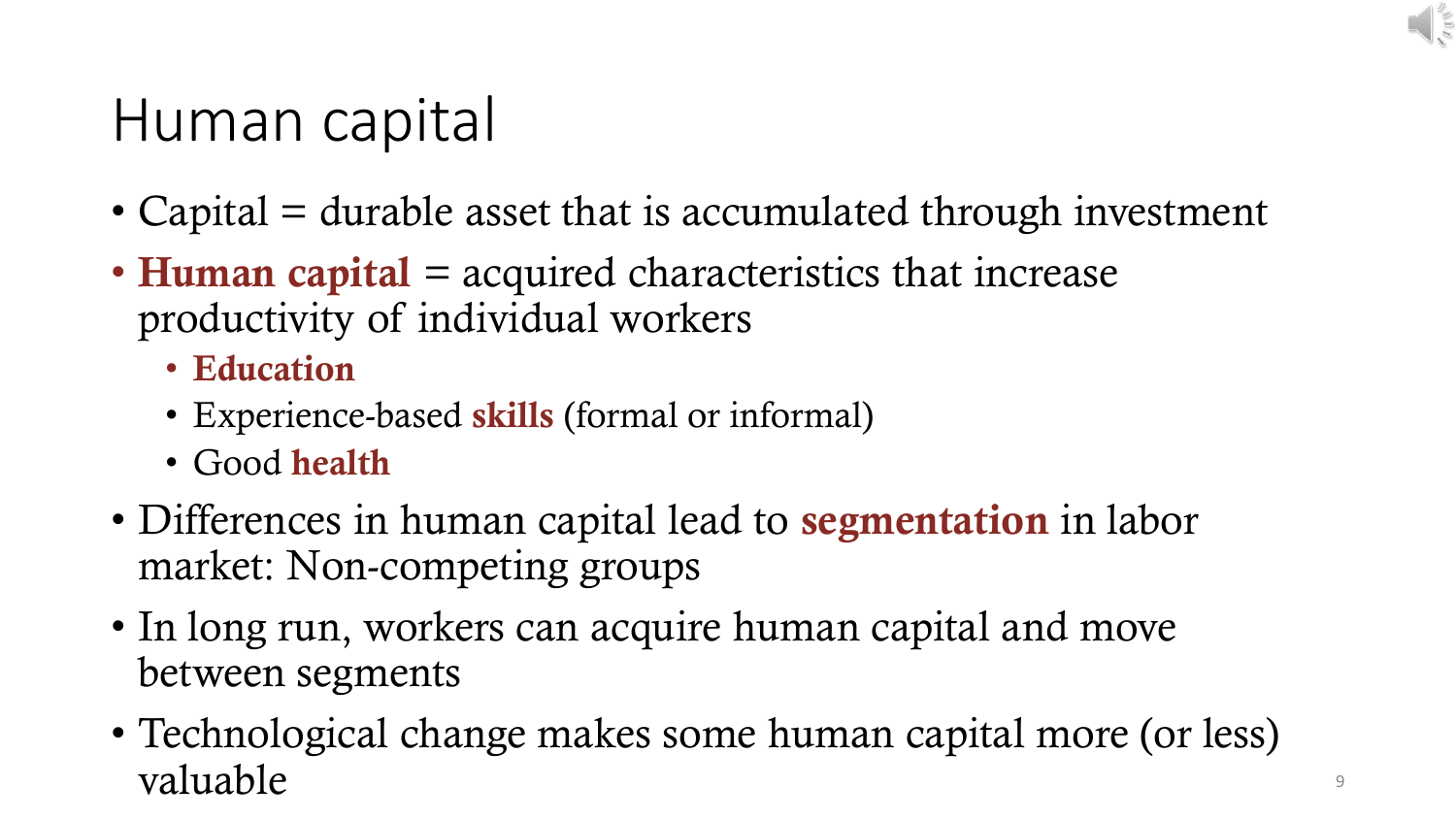

# Wage differentials

- Demand-side factors
	- Different marginal products for hour of work
	- More productive workers should get higher wages for efficiency
- Supply-side factors
	- Compensating wage differentials for undesirable work: dangerous, unpleasant, inconvenient jobs
- "Superstar" economy?
	- Everyone can watch best athletes, listen to best musicians, etc.
	- Reduces demand for those with lesser abilities
- Information and mobility
	- Do workers and employers know what opportunities are available?
	- Can they move from one job match to another to reduce differentials?  $\blacksquare$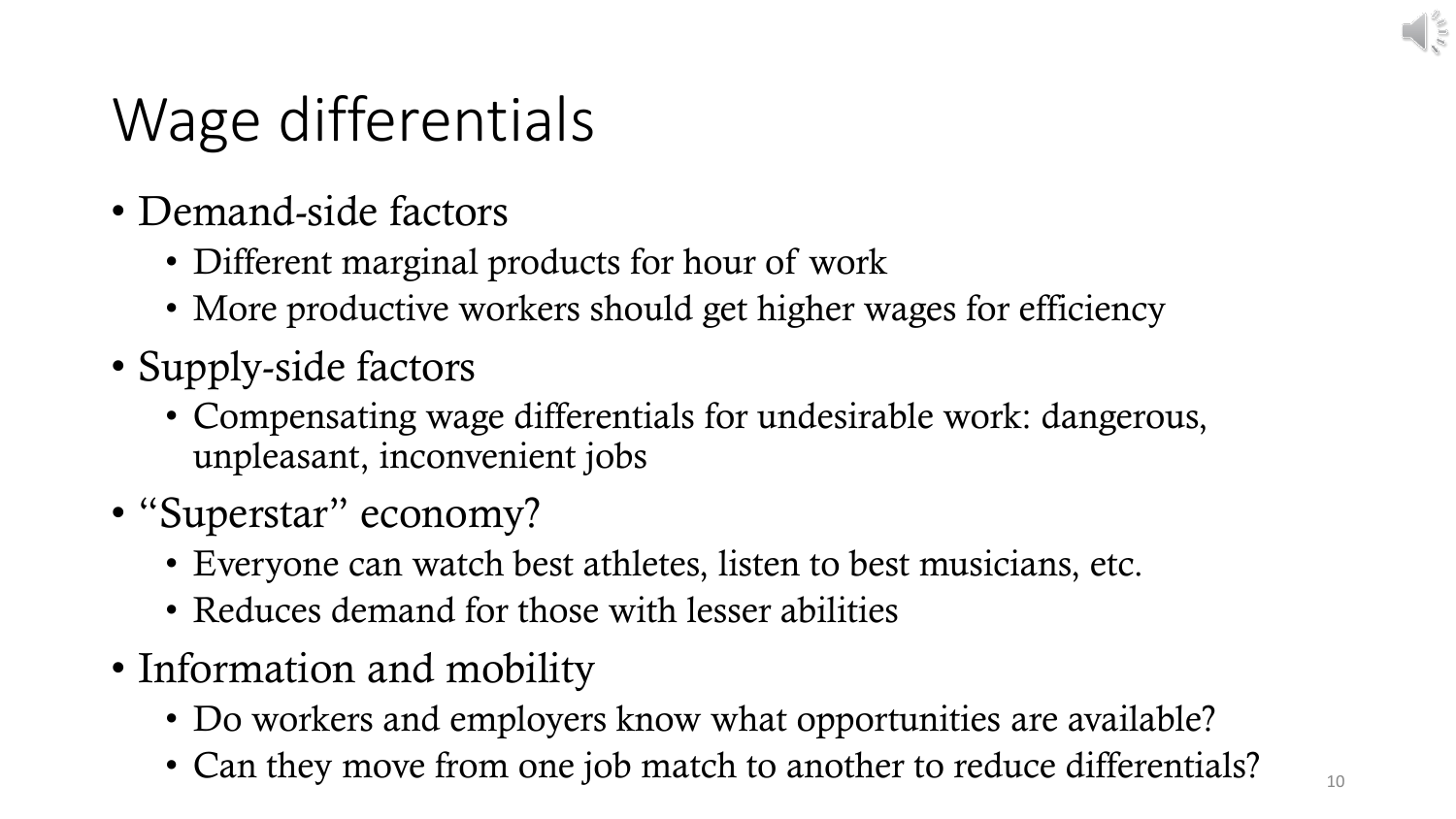### Labor unions

- **Collective bargaining**: acting as monopoly seller of labor to firm
- Union chooses point on firm's (or industry's) demand curve
	- Tradeoff between higher wages and higher employment
	- What would be the appropriate objective?
		- Best wage for current members or expanding employment to get new members?
		- Maximize worker revenue?
	- Who makes decisions?
		- Current members  $\rightarrow$  bias toward higher wages and lower employment
- **Management of labor relations** (*e.g.*, grievances) can improve morale and increase productivity
- Overall effect of unions on employment is ambiguous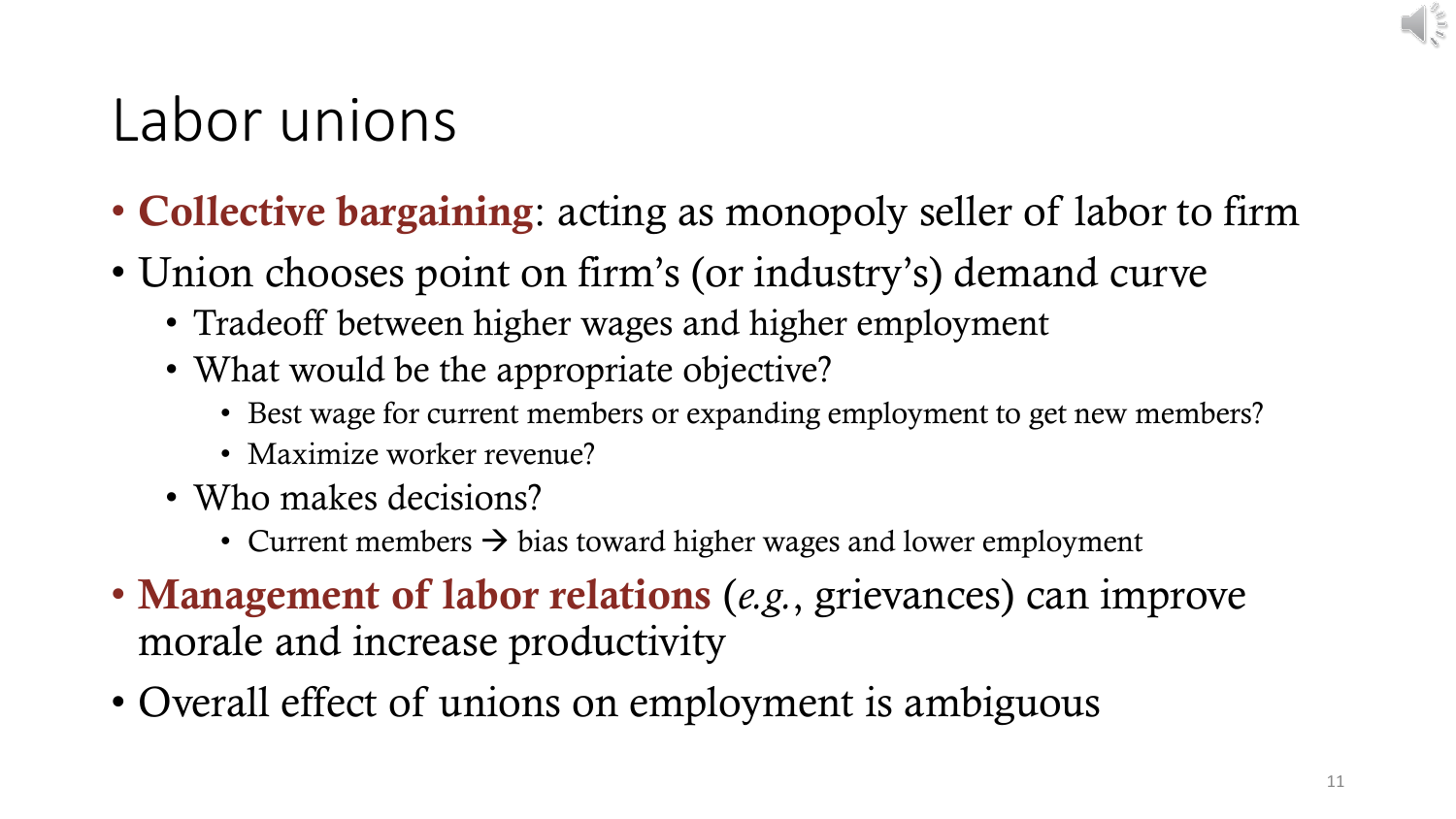# Motivating workers

- Working hard may be less pleasant than shirking
	- Employer gets less output from shirking worker
	- Often difficult to detect shirking and fire slackers
- **Piece-rate pay** is possible when output of individual worker can be identified
	- Commissions, bonuses based on performance, agricultural workers
	- Quality vs. quantity? Hard to define appropriate criteria
- **Efficiency wages** are pay above reservation wage to promote effort
	- Fire those detected shirking; workers value keeping job, so work hard
- Profit-sharing, stock options, employee stock ownership
	- Give workers a tiny stake in profits
	- May have more psychological than financial effect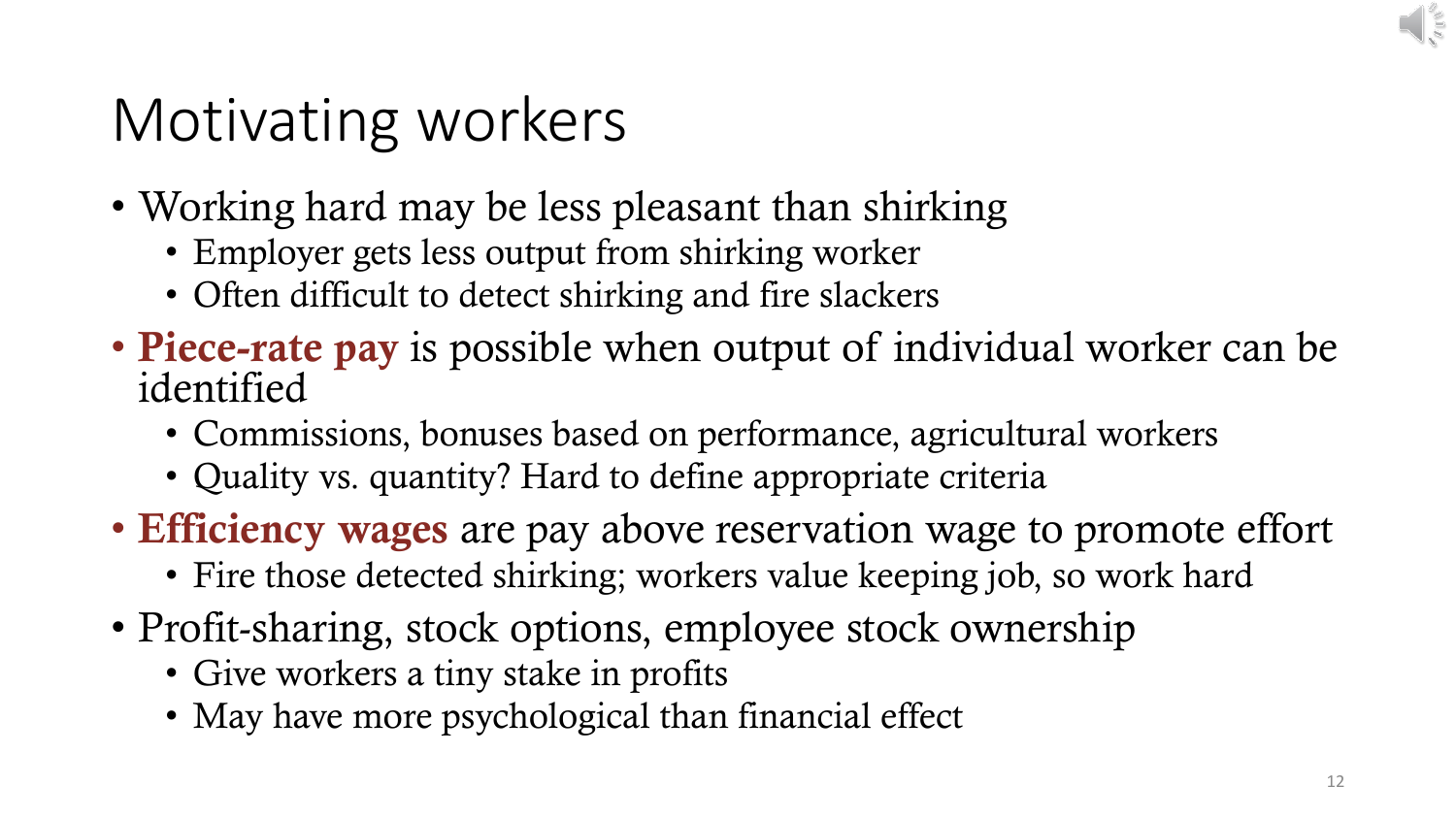

### Minimum-wage laws

- **Price floor**: Quantity demanded falls; quantity supplied increases
	- Lowers employment and raises unemployment
- Minimum wage  $<<$  average wage, so does it have effect???
	- For some segments of labor market, minimum wage might be binding
	- **Mixed empirical evidence** about effects of minimum wage on employment
	- Effect is probably concentrated on low-skill workers: are there good substitutes?
- Effects of excess supply in labor market
	- Allows firms to select among pool of unemployed workers
	- Discrimination?
	- Disemployment may be concentrated among low-experience teens and minorities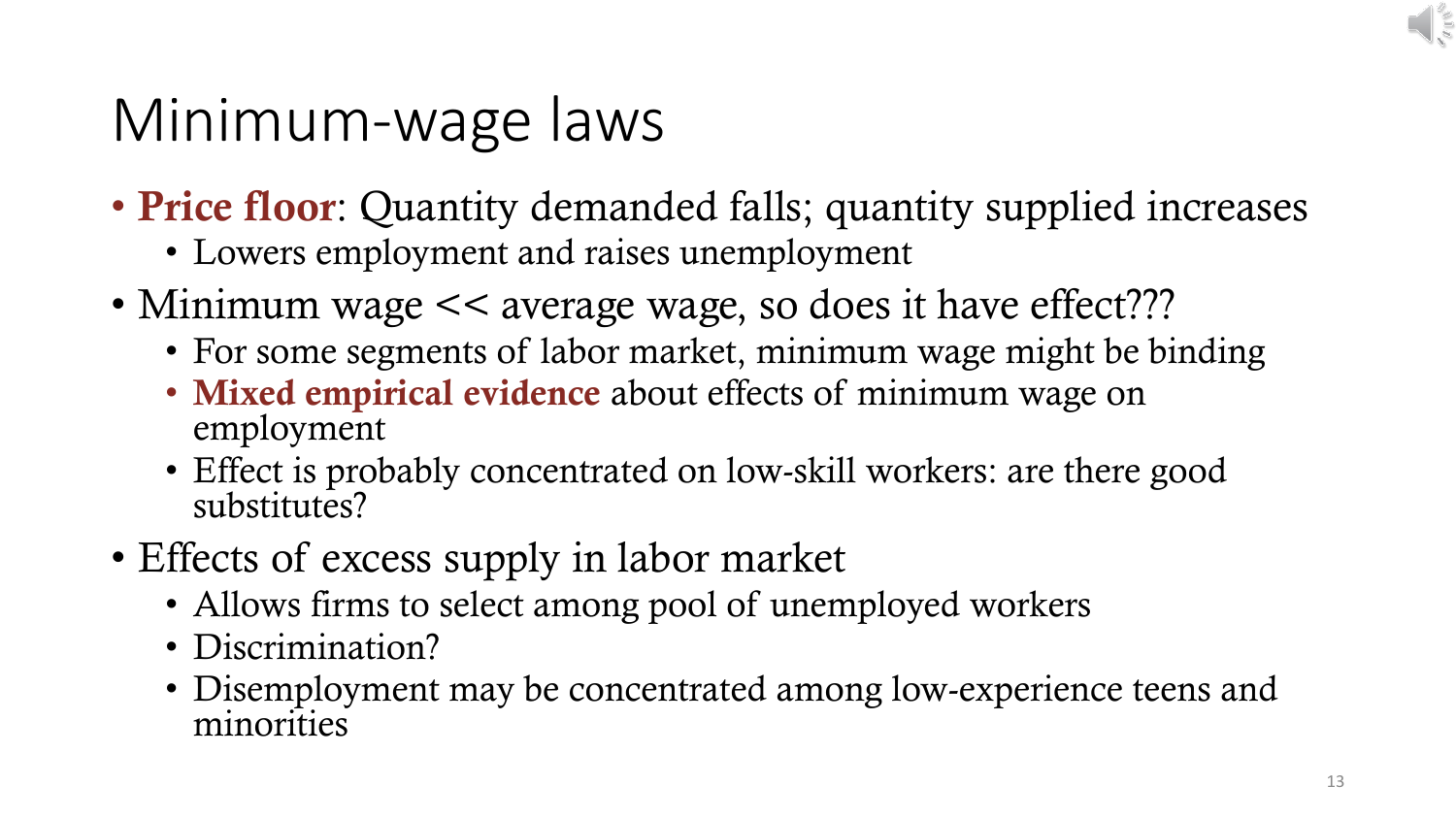### Review

- Labor markets are uniquely heterogeneous
	- Segmented market with wage differentials
- Individual supply depends on labor-leisure tradeoff
- Human capital increases value of an individual's labor
- Motivation of workers may be problem
- Institutions of labor markets
	- Labor unions
	- Minimum-wage laws

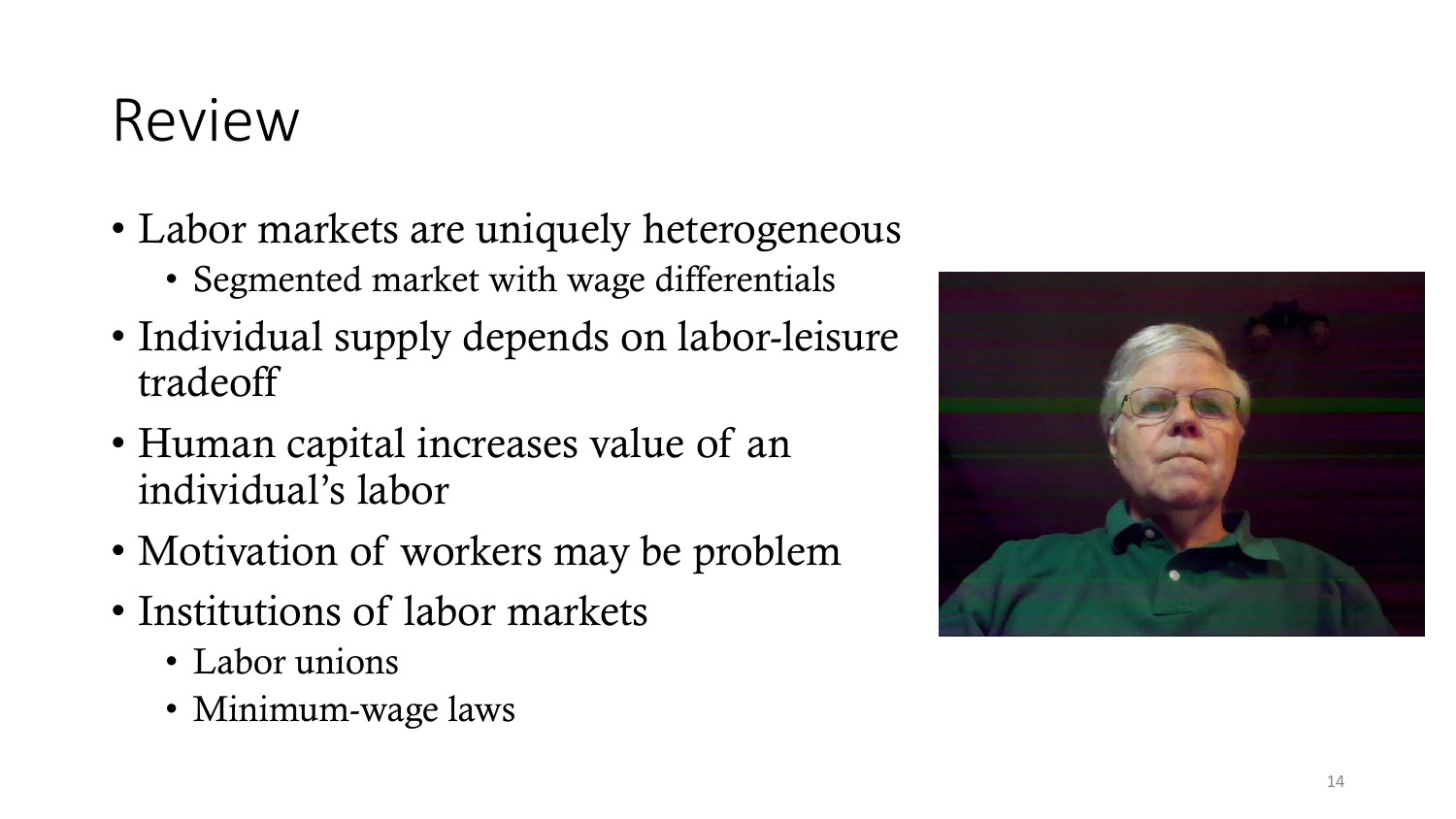# Daily diversion

Another Far Side today, relevant to my (former?) role as commencement marshal …



"You know, Bjorg, there's something about holding a good, solid mace in your hand-you just look for an excuse to smash something."